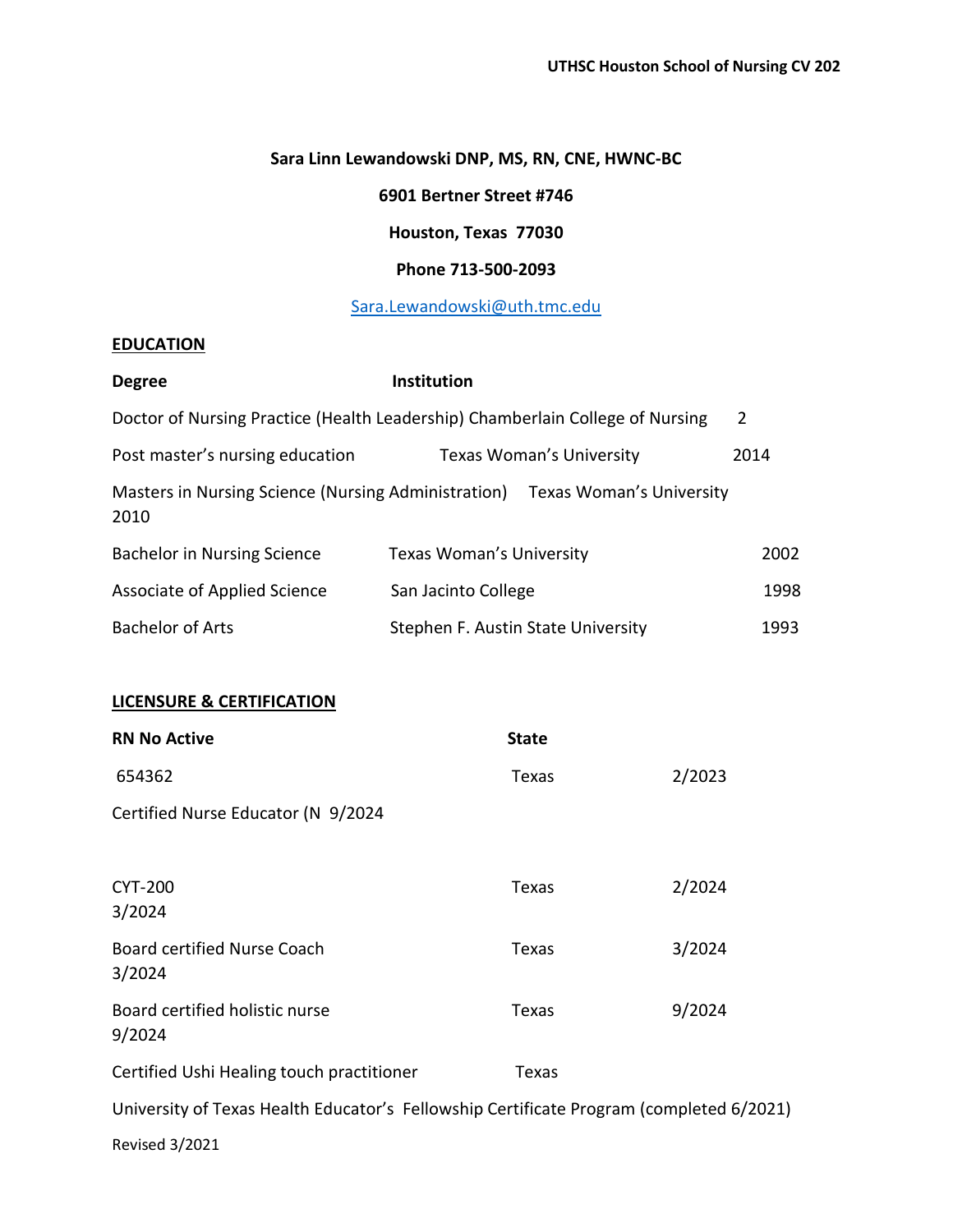### **PROFESSIONAL EXPERIENCE**

| Institution                        | <b>Position Title</b>          | <b>Inclusive Dates</b> |
|------------------------------------|--------------------------------|------------------------|
| Stephen F. Austin State University | <b>Communication Recruiter</b> | 1993-1994              |
| Bay Area Dermatology               | <b>Nurse Assistant</b>         | 1994-1998              |
| <b>Gulf Coast Family Doctors</b>   | Staff RN                       | 1998-2000              |
| <b>Health South Corporation</b>    | Charge RN-rehabilitation       | 2000-2002              |
| West Houston Hospital (HCA)        | Charge RN-rehabilitation       | 2002-2017              |
| West Houston Hospital (HCA)        | Marketing RN Liaison           | 2015-2017              |
| West Houston Hospital (HCA)        | Stroke group leader            | 2015-2017              |
| Lone Star College CyFair           | <b>Assistant Professor</b>     | 2010-2013              |
| Lone Star College CyFair           | Associate Professor            | 2013-2015              |
| Lone Star College CyFair           | Professor                      | 2015-2017              |
| UTHSC-Cizik School of Nursing      | <b>Assistant Professor</b>     | 2018-current           |

## **HONORS & AWARDS**

| Award                                                               | <b>Awarding Organization</b>          | <b>Date</b>     |
|---------------------------------------------------------------------|---------------------------------------|-----------------|
| Good Samaritan Scholarship                                          | <b>Good Samaritan Foundation</b>      | 2012,2013       |
| Cum Laude Honor Graduate                                            | <b>Texas Woman's University</b>       | 2002,2010       |
| <b>NLN Ambassador</b>                                               | National League for Nursing           | 2012,2013       |
| Nursing Faculty Shortage Award THECB                                |                                       | 2015,2019, 2020 |
| <b>Community Ambassador</b>                                         | Lone Star College                     | 2016            |
| Magna cum Laude Graduate                                            | <b>Chamberlain College of Nursing</b> | 2017            |
| Nominating committee candidate American holistic nurses association |                                       | 2020            |
| Good Samaritan Award- Bronze medalist                               |                                       | 2021            |

### **EDUCATIONAL GRANTS**

Role- PI Lone Star College 2016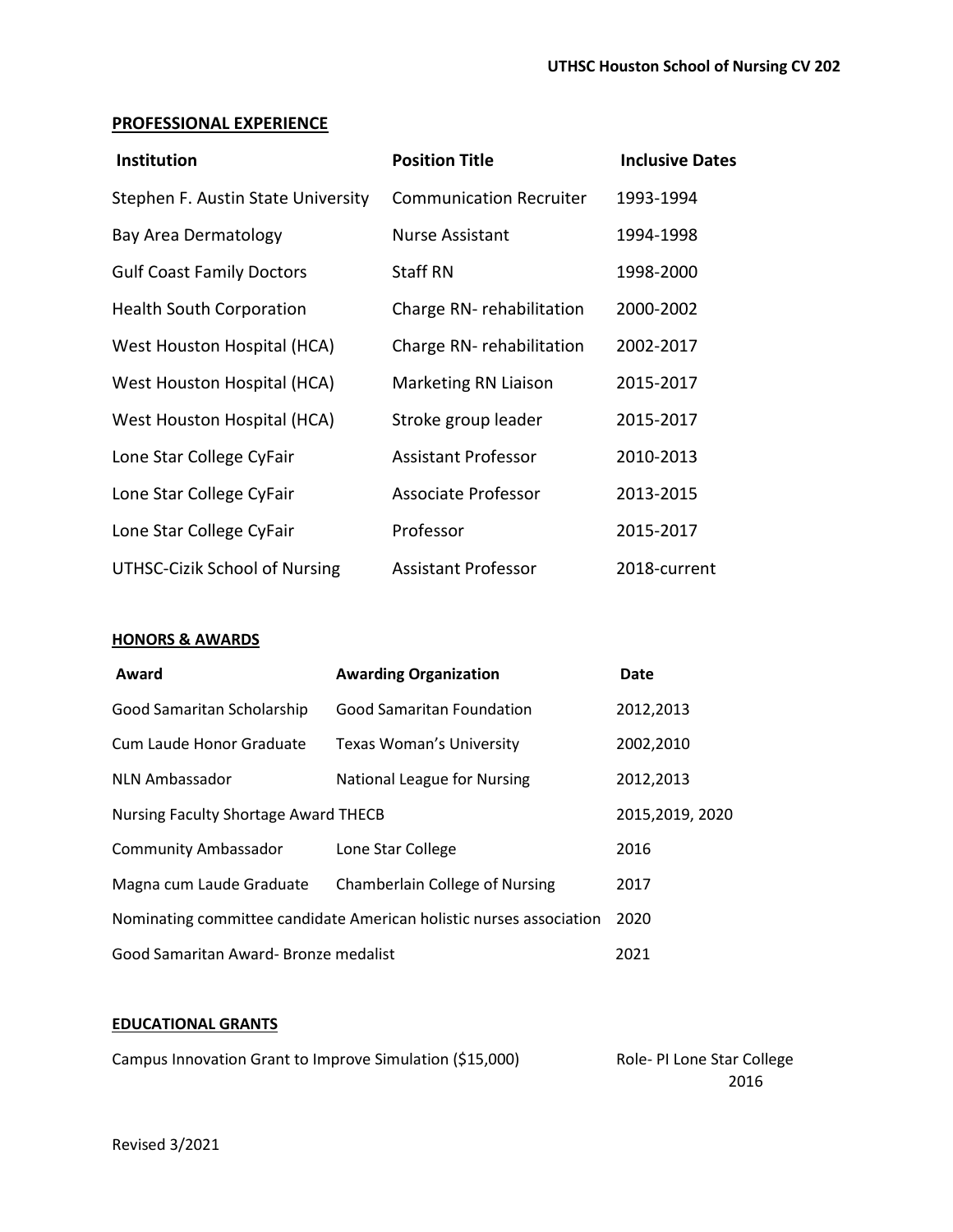Faculty Development Grant Simulation(\$2187) The Role- PI Lone Star College

2016

## **PEER REVIEWED PUBLICATIONS**

**Lewandowski, S**. (2017). Utilization of a High Fidelity Simulation Experience and Impact on New Nurses' Clinical Judgment. POJ Nurs Prac Res 1(1):1-4.

**Lewandowski, S., Strunk, F., Mathew-Joseph (2021).** An Introductory Affirmation Discussion for First Semester RN-BSN students. Nurse Educator Journal.

**Oyeleye, B., Lewandowski, S. (In press)**. (2020). Preventing Falls at Long term-Care Facilities Using the CDC's STEADI Program. American Nurse Journal.

**Lewandowski, S., Preito, V., Landry, K.**(2021). Rising to the Covid 19 Nursing Education Challenges and Transitioning to Online Clinical: Reflecting a Year Later. Nurse Educator Journal.

### **MAGAZINE PUBLICATIONS**

**Lewandowski, S.** (2019). Trusting your heart: peace, guidance and health. AHNA Beginnings, 39 (2): 22- 23.

#### **NEWSPAPER PUBLICATIONS**

**Lewandowski, S.** (2012). Faces In the Crowd: A Nurse Devoted to the Profession, Houston Chronicle, 1- 4.

#### **PRESENTATIONS**

#### **International**

**Lewandowski, S.,** Strunk, F. (2019). Virtual Simulation's Nurse-Patient Conversational Realism and Presence Measurement, Invited Poster Presenter, International Nursing Association for Clinical Simulation and Learning. Where was this?

**Lewandowski, S., Mathew-Joseph, N., Schaefer, F.** (2021). Online Affirmations for RN-BSN students and effects on stress, accepted poster, American Holistic Nurse's Association Annual Conference, Florida, USA.

**Oyeleye, B., Lewandowski, S., Anasi, S.** (2021). Introducing Incivility Awareness into an online undergraduate nursing curriculum: Strategies and learning outcomes, Australian Nurse Teachers Conference, Sydney, Australia.

## **Regional/State**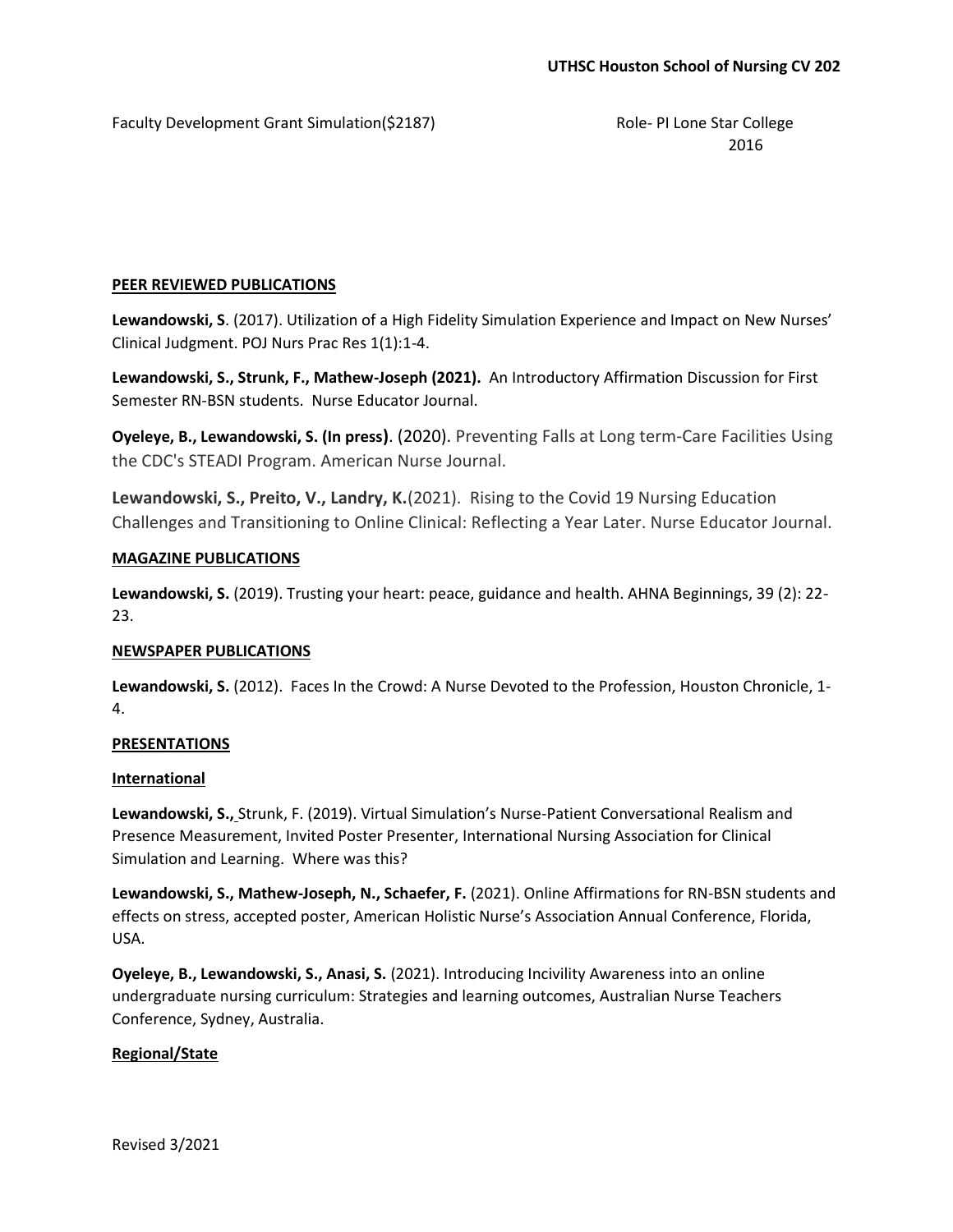**Lewandowski, S**. (2017) Central Texas Chapter American Holistic Nurse's Association, Resilience Paradigm for Health, Conference attendee and panel participant where was this

**Lewandowski, S. , Prieto, V.** (2020). Using Simulation Online to replace clinical hours during a pandemic. Invited speaker, Elsevier regional webinar.

**Lewandowski, S., Schaefer, F., Mathew-Joseph, N. (2021).** Online Affirmations for first semester RN-BSN students. Invited podcast speaker, Nurse Educator Journal Editor in Chief, Dr. Marilyn Oermann.

**Lewandowski, S., Mathew-Joseph, N., Schaefer, F.** (2021). Online Affirmations for RN-BSN students and effects on stress, accepted presenter, University of Texas Advances in Teaching and Learning Conference, Houston, Texas.

**Lewandowski, S., Oyeleye, B., Anasi, S. (2021)**. Reflections on Nursing Incivility by RN-BSN Students in a Professional Nursing Practice course, accepted presenter, Texas League for Nursing Annual Summit conference, Houston, Texas.

## **Local or Houston Area**

**Lewandowski, S**. (2013). Using I-pad adapters in the classroom, Invited presenter for Lone Star College Health and Behavioral Sciences Department

**Lewandowski, S.** (2013). Leadership for new nurses, Invited presenter for new nurse residency program, North Cypress Hospital

**Lewandowski, S.** (2013). Have a voice in educating nurses about stroke communication, Invited presenter, Stroke Warriors of Houston, West Houston Hospital, HCA

**Lewandowski, S.** (2017). Simulation for interprofessional faculty development, presenter, grants committee, Lone Star College

**Lewandowski, S.** (2017). Utilization of a high fidelity simulation experience and impact on new nurse's clinical judgment, Invited presenter for Memorial Hermann Hospital Nursing Education Department

**Lewandowski, S.** (2017). Utilization of a high fidelity simulation experience and impact on new nurse's clinical judgment, Invited poster presenter for UTH School of Nursing

**Lewandowski, S.** (2018). Heart Openers for Health, SLIH Yoga and Fitness Studio, Community health workshop presenter.

**Lewandowski S.** (2020). Using online simulation learning system to replace clinical hours, Cizik school of Nursing, faculty online Panapto presenter.

**Lewandowski, S., Schaefer, F**. (2020). Online Affirmations and Effect on RN-BSN student stress, University of Texas Health Educator's Fellowship, virtual mid point project presentation.

**Lewandowski, S.,** (2020, 2021). *Cultivating your calling and commitment to nursing*. Power of Nursing Invited Seed Talk guest speaker.

# **Professional Service**

Revised 3/2021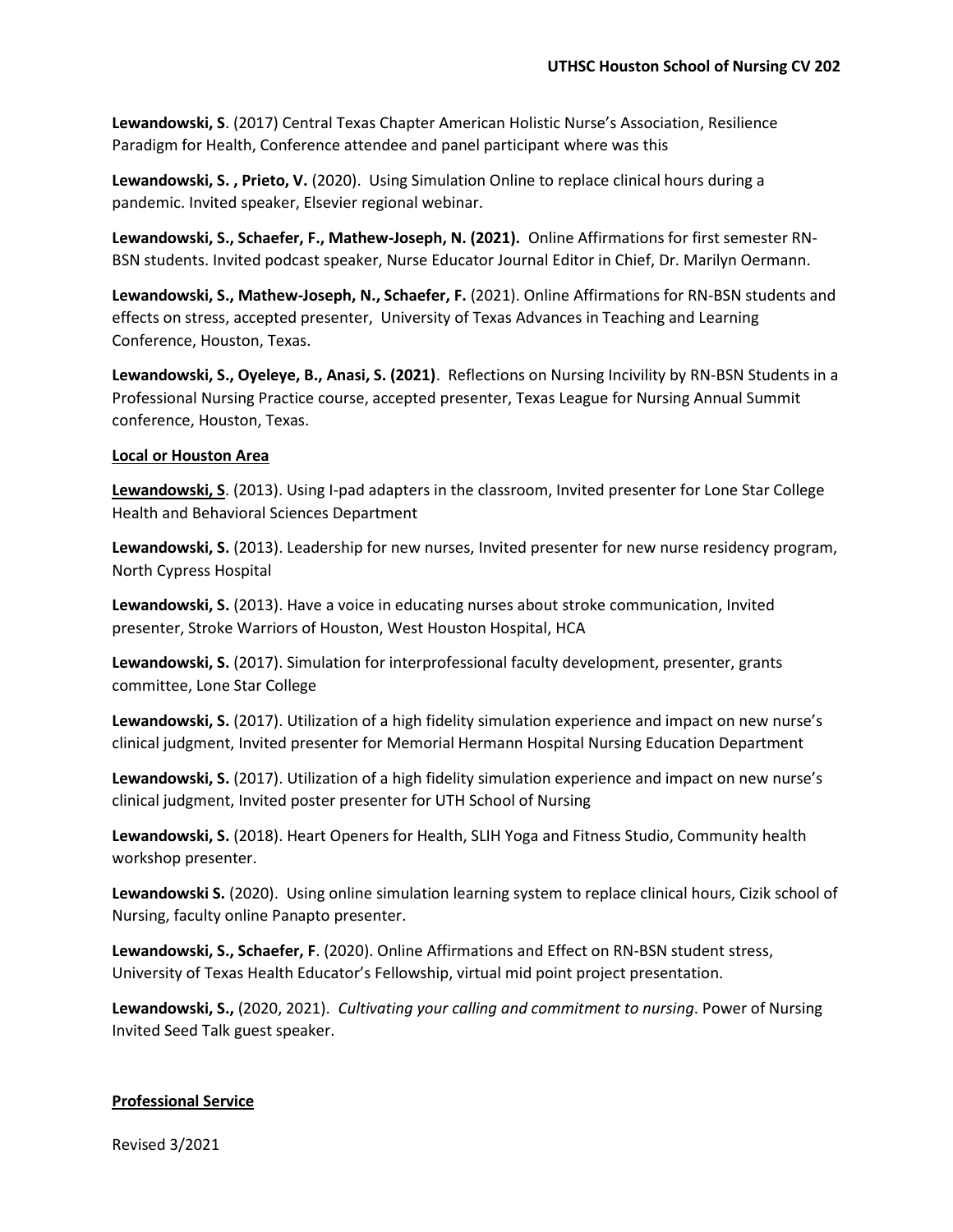Lewandowski, S**.** Hesi Online Module Reviewer, Elsevier Publishing ,2016-2018

Lewandowski, S., American Holistic Nurse's Association Awards and Grants Committee reviewer, 2019 present

American Holistic Nurse's Association Education Committee, peer reviewer, 2018- present

Master's Nursing Education Preceptor, Kathleen Spera, 2013

Post Master's Nursing Education Preceptor, Dr. Florence Schaefer, 2019

Lone Star College Faculty Mentor, Tanisha Ricketts, 2013

Lone Star College Faculty Mentor, Moni Ifelayo, 2015-2017

#### **Editorial Boards/Panels**

Lead online discussion facilitator, *The Circle*, Sigma Theta Tau Complementary health approaches discussion board**,** September 2019-current

Nursing Education in Practice, Peer Reviewer, 2021-present

#### **Professional Membership**

Sigma Theta Tau, member 2018-2020 American Holistic Nurse's Association, member 2018-current National League for Nursing, member 2012-current International Association for Clinical Simulation and Learning, member, 2018- current Texas League for Nursing, member, 2021-present

#### **Institutional Service**

| <b>Institution</b>    | <b>Committee</b>              | <b>Role Dates</b> |
|-----------------------|-------------------------------|-------------------|
| West Houston Hospital | <b>Staffing Committee</b>     | 2010-2014         |
| Lone Star College     | System Curriculum Chair       | 2015-2017         |
| Lone Star College     | Testing and Progression Chair | 2013-2015         |
| Lone Star College     | Simulation Committee Chair    | 2015-2017         |
| Lone Star College     | Program Evaluation Chair      | 2014-2017         |
| Lone Star College     | Wellness Committee            | 2013-2017         |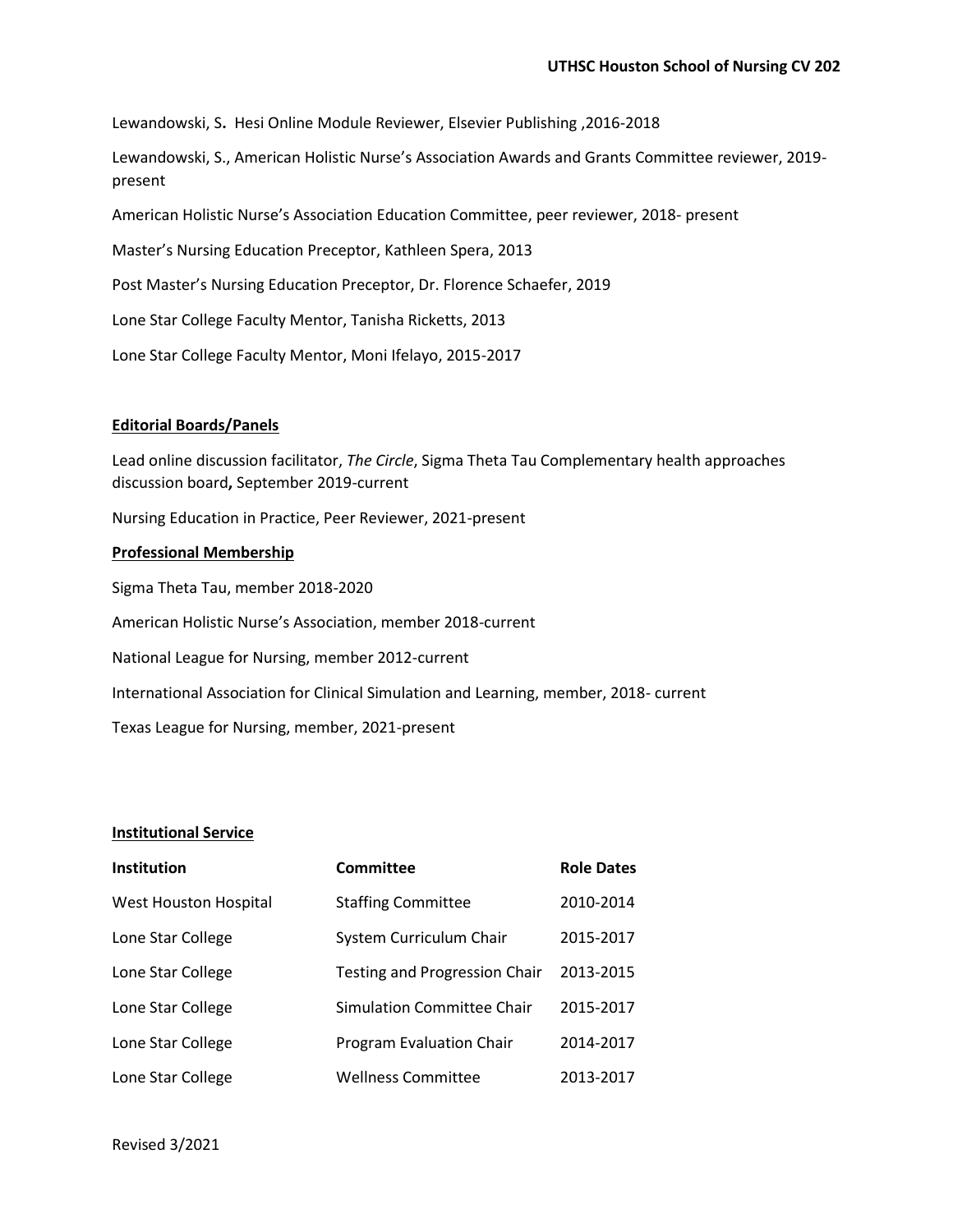| Lone Star College           | <b>Faculty Mentor Committee</b>           | 2014-2017    |
|-----------------------------|-------------------------------------------|--------------|
| UTH Cizik School of Nursing | <b>RN-BSN Task Force</b>                  | 2018-present |
| UTH Cizik School of Nursing | <b>Bachelors Council</b>                  | 2018-present |
| UTH Cizik School of Nursing | APG Committee Chair                       | 2019-present |
| UTH Cizik School of Nursing | <b>Wellness Committee</b>                 | 2019-present |
| UTH Cizik School of Nursing | Simulation Task Force Chair               | 2019-2020    |
| UTH Cizik School of Nursing | Simulation Task Force Member 2020-present |              |
| UTH Cizik School of Nursing | Curriculum Committee Member 2021-present  |              |

### **Community and Institutio Professional Service**

Cypress Bible Church teen ministry volunteer 2012-2016

North Cypress Hospital, disaster drill coordinator, 2012, 2013

North Cypress Hospital, community nursing education coordinator, 2012, 2013

Susan G. Komen Breast Cancer Marathon Participant, 2012-2016

UTH Cizik School of Nursing, IPE simulation facilitator, 2018, 2019

UTH Interfaculty Council ad hoc volunteer invited attendee, (Dr. Allison Edwards) 2018, 2019

UTH Cizik School of Nursing, Simulation volunteer facilitator for high acuity & care two courses, 2019, 2020

UTH Power of Nursing Course Small group facilitator volunteer, 2020, 2021

UTH Covid Vaccine Hub Volunteer, 2021

UTH Cizik School of Nursing Recruitment Team for Health Assessment Student Tutors Member 2018, 2019, 2020, 2021UTH Summer Health Professions Program, Faculty Volunteer Blood pressure screenings, 2018, 2019

Nurse led Virtual Healing Circles Volunteer Lead facilitator, Emergency Nurses Association/AHNA, 2020

#### **OPTIONAL APPENDICES**

**Courses Taught (past to current) (online, didactic, traditional clinical)**

**Lone Star College Cyfair:**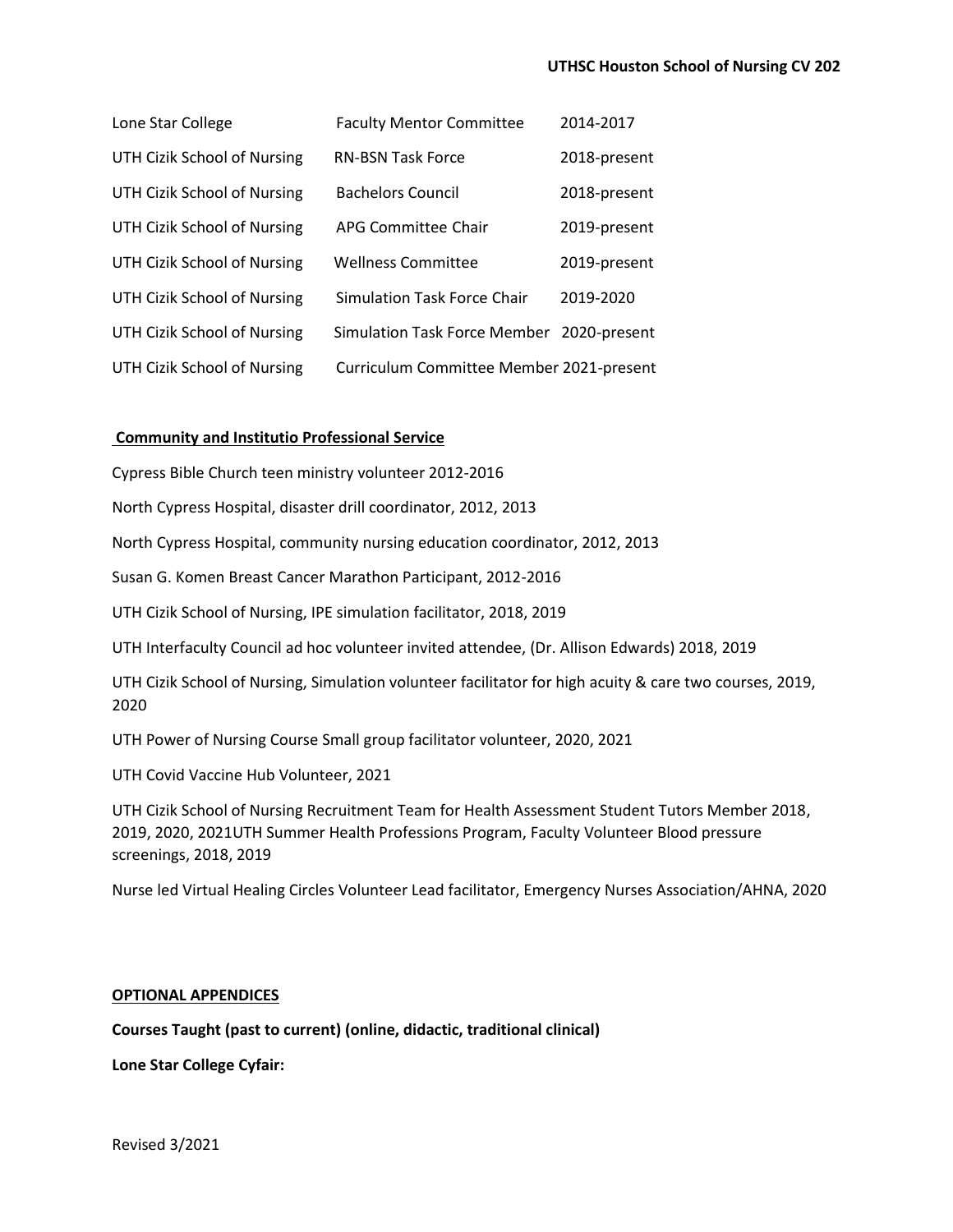RNSG 2560 Advanced medical surgical clinical, RNSG 2231 Advanced medical surgical didactic (spring, 2011)

RNSG 1115 Health Assessment, RNSG 1144 Fundamental Skills, RNSG 1341 Medical Surgical one clinical (Fall, 2011)

RNSG 1115 Health Assessment, RNSG 1341 Medical Surgical one didactic, RNSG 2231 Advanced

Medical surgical didactic (spring 2012)

RNSG 1261 Medical surgical one clinical (Lead faculty), RNSG 1341 Medical surgical one didactic (Lead faculty), advanced medical surgical didactic (fall 2012)

RNSG 2231 Advanced medical surgical didactic (Lead faculty), RNSG 2307 Adaptation to Professional Nursing Role (Lead faculty) spring 2013

RNSG 1341 Medical surgical one didactic (Lead faculty), RNSG 1261 Medical surgical one clinical (Lead faculty), RSNG 2307 Adaptation to Professional Nursing Role (Lead faculty) Fall 2013

RNSG 2231 Advanced medical surgical didactic (Lead faculty), RNSG 2560 Advanced medical surgical clinical (Lead faculty), Spring 2014

RNSG 2231 Advanced medical surgical didactic (Lead faculty), RNSG 2560 Advanced medical surgical clinical, RNSG 2307 Adaptation to Professional Nursing Role (Lead faculty) Fall 2014

RNSG 1115 Health assessment, RNSG 1309 Introduction to Nursing Role, RNSG 1261 Medical surgical clinical one (Lead faculty) Spring 2015

RNSG 1261 Medical surgical one, RNSG 1341 Medical surgical one didactic (Lead faculty), RNSG 2307 Adaptation to Professional Nursing Role (Lead faculty) Fall 2015

RNSG 1362 Medical surgical two clinical (Lead faculty), RSNG 1343 Medical surgical two didactic, RNSG 2307 Adaptation to Professional Nursing Role (Lead faculty) Spring 2016

RNSG 1341 Medical surgical one didactic, RNSG 1261 Medical surgical clinical (Lead faculty) Summer 2016

RNSG 1261 Medical surgical one clinical, RNSG 1115 Health assessment Fall 2016

RNSG 1144 Skills, RNSG 1115 Health Assessment, RNSG 2307 Adaptation to Professional Nursing Role (Lead faculty) Spring 2017

RSNG 1341 Medical surgical one didactic, RNSG 2307 Adaptation to Professional Nursing Role (Lead faculty), Summer 2017

RNSG 2307 Adaptation to Professional Nursing role (lead faculty), RNSG 2231 Advanced medical surgical didactic, Fall 2017

#### **University of Texas, Cizik School of Nursing**

NURS 3511W Health Assessment for RN-BSN, spring 2018